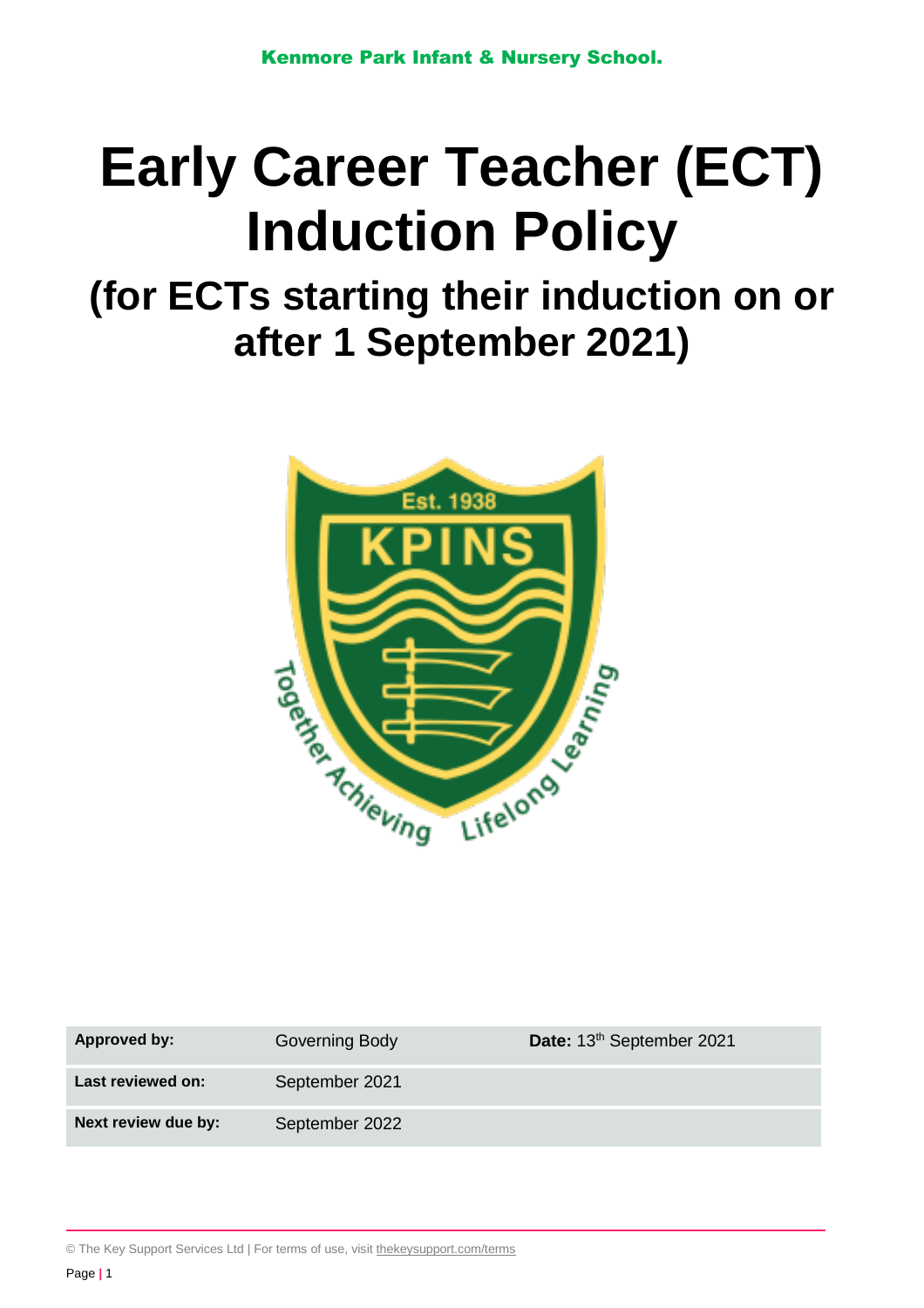# **Contents**

# <span id="page-1-0"></span>**1. Aims**

The school aims to:

- Run an ECT induction programme that meets all of the statutory requirements underpinned by the early career framework (ECF) from 1 September 2021
- ⋗ Provide ECTs with a supportive environment that develops them and equips them with the tools to be effective and successful teachers
- ⋗ Make sure all staff understand their role in the ECT induction programme

# <span id="page-1-1"></span>**2. Newly qualified teacher (NQT) induction transitional arrangements**

This policy applies to ECTs who start their induction **on or after 1 September 2021**.

NQTs who have started but not completed their induction **before 1 September 2021** will continue to follow our NQT induction policy, which can be found on the school website. They have until 1 September 2023 to complete their induction within 3 terms (a single academic year) as outlined in previous NQT induction guidance. Where possible, at the discretion of the headteacher and appropriate body, we will also provide them with:

An ECF-based induction for the remainder of the NQT's 1-year induction

⋟ An induction mentor for the remainder of the NQT's 1-year induction

If they don't complete their induction by 1 September 2023, they will be required at this point to switch to the full ECT induction for the remainder of their induction period. Time already spent in induction will count towards the 2 year ECT induction period.

# <span id="page-1-2"></span>**3. Legislation and statutory guidance**

This policy is based on:

- The Department for Education's (DfE's) statutory guidance [Induction for early career teachers \(England\)](https://www.gov.uk/government/publications/induction-for-early-career-teachers-england) from 1 September 2021
- The [Early career framework reforms](https://www.gov.uk/government/collections/early-career-framework-reforms)
- [The Education \(Induction Arrangements for School Teachers\) \(England\) Regulations 2012](http://www.legislation.gov.uk/uksi/2012/1115/contents/made)

The 'relevant standards' referred to below are the [Teachers' Standards.](https://www.gov.uk/government/publications/teachers-standards)

This policy complies with our funding agreement and articles of association.

### <span id="page-1-3"></span>**4. The ECT induction programme**

The induction programme will be underpinned by the ECF, enabling ECTs to understand and apply the knowledge and skills set out in the ECF.

<sup>©</sup> The Key Support Services Ltd | [thekeysupport.com/terms](https://thekeysupport.com/terms-of-use)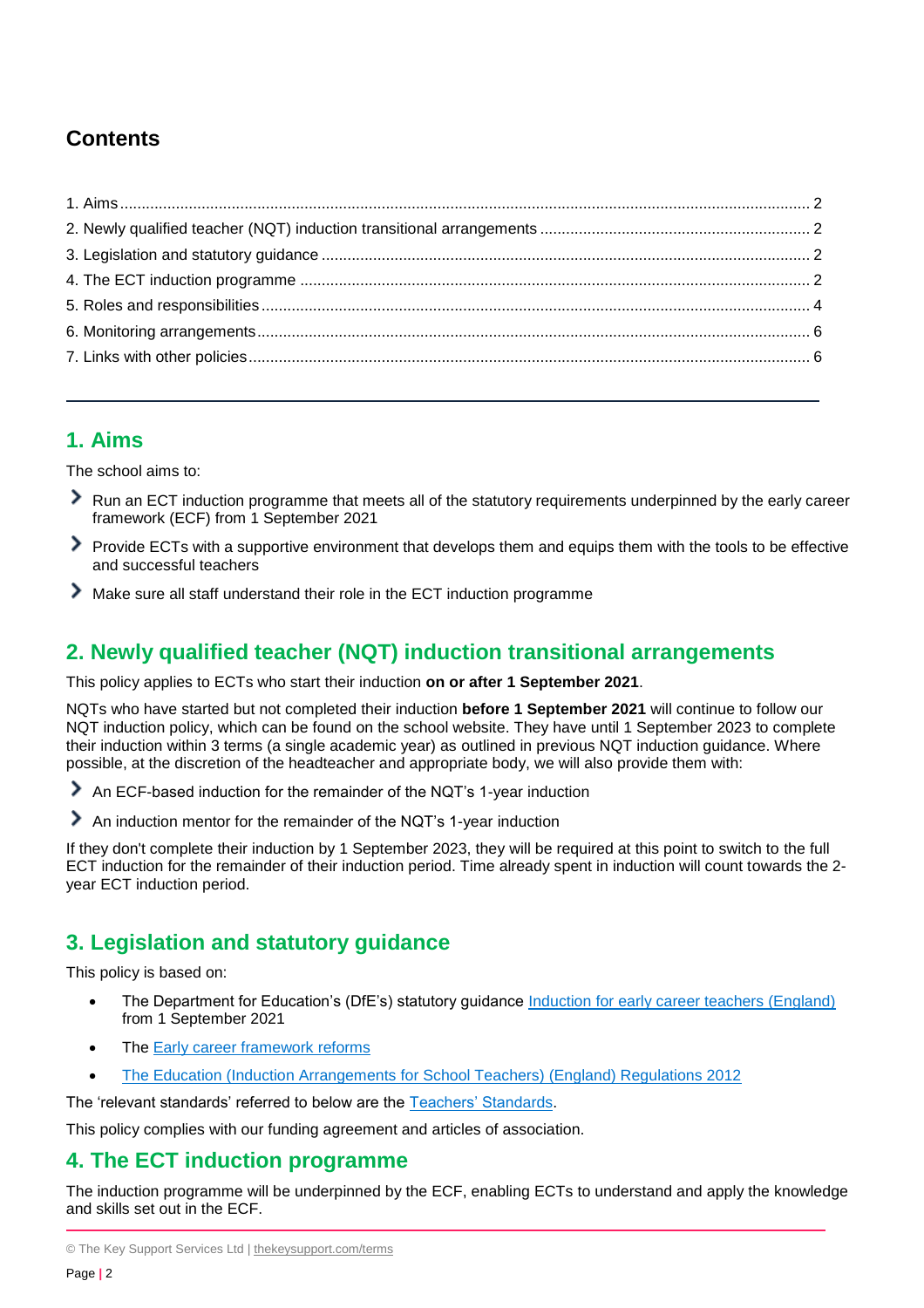Prior to the ECT serving their induction, the headteacher and appropriate body must agree that the post is suitable.

For a full-time ECT, the induction period will typically last for 2 academic years. Part-time ECTs will serve a full-time equivalent. Up to one term of continuous employment may count towards completion of the induction period.

The programme is quality assured by the London Borough of Harrow as our 'appropriate body'.

#### **4.1 Posts for induction**

Each ECT will:

- Be provided with the necessary employment tasks, experience and support to enable them to demonstrate satisfactory performance against the relevant standards throughout, and by the end of, the induction period
- Have an appointed induction tutor, who will have qualified teacher status (QTS) ⋗
- ⋟ Have an appointed induction mentor, who will have QTS
- Have a reduced timetable to allow them to undertake activities in their induction programme; in their first year, ≻ this will be no more than 90% of the timetable of our existing teachers on the main pay range, and in their second year, this will be no more than 95% of the timetable of our existing teachers on the main pay range
- Regularly teach the same class or classes ≻
- ⋟ Take part in similar planning, teaching and assessment processes to other teachers working in similar posts
- ≻ Not be given additional non-teaching responsibilities without appropriate preparation and support
- ⋟ Not have unreasonable demands made upon them
- ⋗ Not normally teach outside the age range and/or subjects they have been employed to teach
- Not be presented with unreasonably demanding pupil discipline problems on a day-to-day basis

#### **4.2 Support for ECTs**

We support ECTs with:

- ⋗ Their designated induction tutor, who will provide day-to-day monitoring and support, and co-ordinate their assessments
- Their designated induction mentor, who will provide regular structured mentoring sessions and targeted feedback
- Observations of their teaching at regular intervals, and follow-up discussions with prompt and constructive feedback
- Regular professional reviews of their progress, to take place termly (except in terms where formal assessment is held), at which their induction tutor will review objectives and revise them in relation to the relevant standards and their current needs and strengths
- ⋗ Chances to observe experienced teachers, either within the school or at another school with effective practice

#### **4.3 Assessments of ECT performance**

Formal assessment meetings will take place in the final term of the ECT's first year (term 3) and the final term of their second year (term 6), and will be carried out by the headteacher as the ECT's induction tutor.

These meetings will be informed by clear and transparent evidence gathered from progress reviews during the preceding assessment period, and drawn from the ECT's work as a teacher and from their induction programme. Copies of the evidence relied on will be provided to the ECT and the appropriate body.

After each formal assessment meeting, a formal assessment report will be completed that clearly shows how the ECT is performing against the relevant standards. The headteacher will also recommend to the appropriate body in the final assessment report at the end of the programme as to whether the ECT's performance is satisfactory against the relevant standards.

The ECT will add their own comments, and the formal assessment report will be signed by the headteacher, induction tutor and the ECT.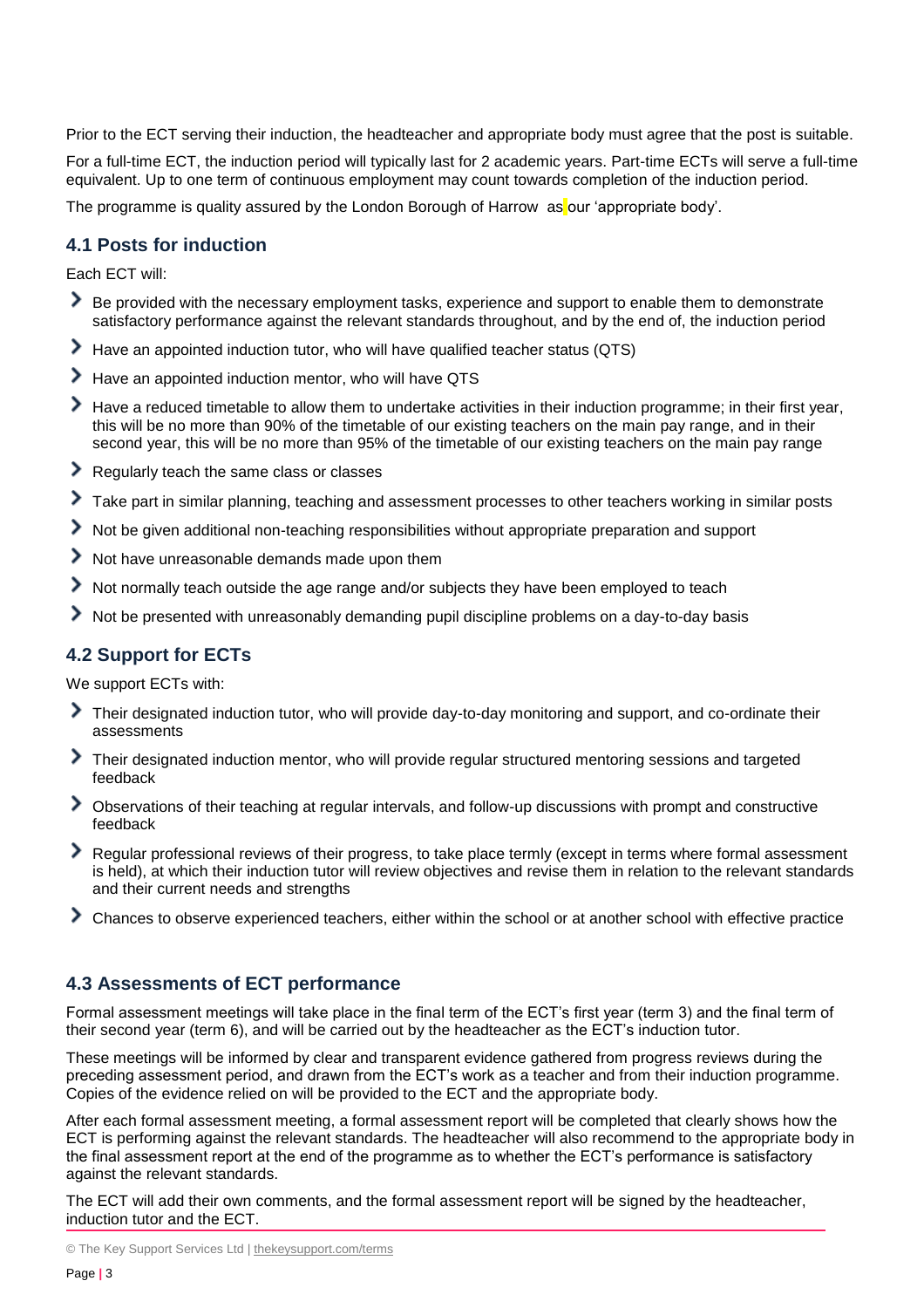A copy of the formal assessment report will then be sent to the appropriate body. The final assessment report will be sent within 10 working days of the meeting, for the appropriate body to make the final decision on whether the ECT has passed their induction period.

In the event that the ECT leaves this post after completing one term or more but before the next formal assessment would take place, the induction tutor or head teacher should complete an interim assessment to ensure that the ECT's progress and performance since the last assessment is captured.

#### **4.4 At-risk procedures**

If it becomes clear during a termly progress review or at the first formal assessment point that the ECT is not making sufficient progress, additional monitoring and support measures will be put in place immediately, meaning:

- Areas in which improvement is needed are identified
- ⋟ Appropriate objectives are set to guide the ECT towards satisfactory performance against the relevant standards
- An effective support programme is put in place to help the ECT improve their performance

The progress review record or formal assessment report will be shared with the appropriate body, alongside the support plan, for it to review.

If there are concerns about the ECT's progress during their subsequent progress reviews or formal assessment, as long as it is not the final formal assessment, the induction tutor or headteacher will discuss this with the ECT, updating objectives as necessary and revising the support plan for the next assessment period.

# <span id="page-3-0"></span>**5. Roles and responsibilities**

#### **5.1 Role of the ECT**

The ECT will:

- Provide evidence that they have QTS and are eligible to start induction
- Meet with their induction tutor at the start of the programme to discuss and agree priorities, and keep these under review
- Agree with their induction tutor how best to use their reduced timetable allowance and guarantee engagement with their ECF-based induction
- Provide evidence of their progress against the relevant standards
- Participate fully in the monitoring and development programme
- ≻ Participate in scheduled classroom observations, progress reviews and formal assessment meetings
- ⋗ Agree with their induction tutor the start and end dates of the induction period, and the dates of any absences from work during the period
- Keep copies of all assessment reports

#### **When the ECT has any concerns**, they will:

- ⋗ Raise these with their induction tutor as soon as they can
- ⋟ Consult with their contact at the appropriate body at an early stage if there are difficulties in resolving issues with their induction tutor or within the school

#### **5.2 Role of the headteacher**

The headteacher will:

- Check that the ECT has been awarded QTS and whether they need to serve an induction period
- Agree, in advance of the ECT starting, who will act as the appropriate body
- Notify the appropriate body when an ECT is taking up a post and undertaking induction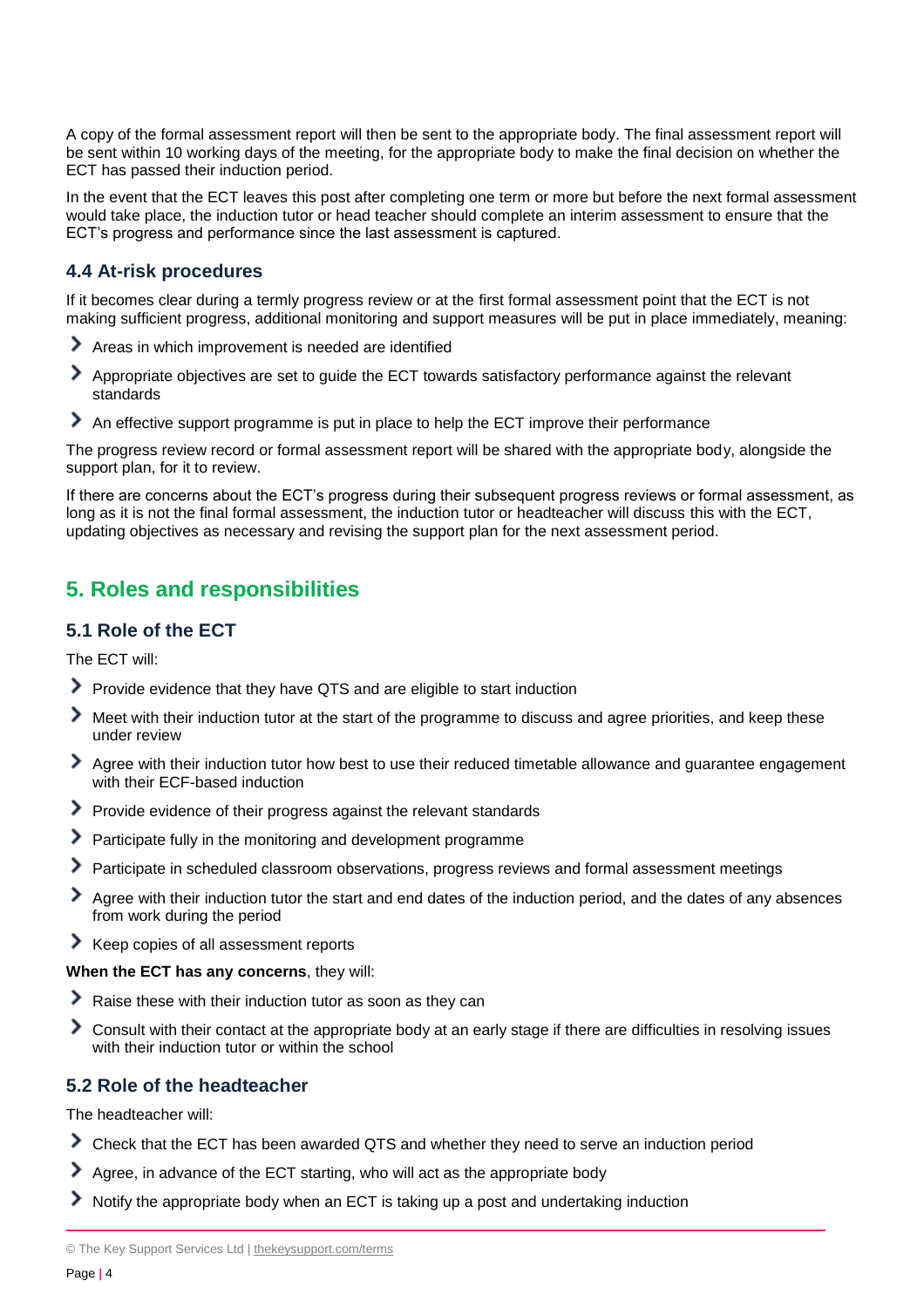- Make sure the ECT's post is suitable according to statutory guidance (see section 4.1 above)
- Make sure the induction tutor is appropriately trained and has sufficient time to carry out their role effectively
- Make sure the induction mentor is appropriately trained and has sufficient time to carry out their role effectively ⋗
- ≻ Make sure an appropriate ECF-based induction programme is in place
- ⋟ Make sure the ECT's progress is reviewed regularly, including through observations and feedback of their teaching
- ≻ Make sure that formal assessments are carried out and reports completed and sent to the appropriate body
- ≻ Maintain and keep accurate records of employment that will count towards the induction period
- Make sure that all monitoring and record keeping is done in the least burdensome and most streamlined way
- ⋟ Make the governing board aware of the support arrangements in place for the ECT
- ⋟ Make a recommendation to the appropriate body on whether the ECT's performance against the relevant standards is satisfactory
- Participate in the appropriate body's quality assurance procedures of the induction programmes
- Keep all relevant documentation, evidence and forms on file for 6 years ⋗

#### **5.3 Role of the induction tutor**

The induction tutor will:

- Provide guidance and effective support to the ECT(with the appropriate body where necessary)
- ⋟ Carry out regular progress reviews throughout the induction period
- ⋟ Undertake 2 formal assessment meetings during the induction period, coordinating input from other colleagues as appropriate
- Carry out progress reviews in terms where a formal assessment doesn't occur
- Inform the ECT following progress reviews of their progress against the relevant standards, and share records with the ECT, headteacher and relevant body
- Inform the ECT during the formal assessment meeting of the judgements to be recorded on their formal assessment record and invite the ECT to add their own comments
- Make sure that the ECT's teaching is observed and feedback is provided
- ⋟ Make sure the ECT is aware of how they can raise concerns about their induction programme or their personal progress, both within and outside of the school
- ⋗ Take prompt, appropriate action if the ECT appears to be having difficulties
- ⋟ Make sure that all monitoring and record keeping is done in the least burdensome way, and that ECTs are not asked for any evidence that requires the creation of new work

#### **5.4 Role of the induction mentor**

The induction mentor will:

- Regularly meet with the ECT for structured mentor sessions to provide targeted feedback
- ≻ Work with the ECT, and colleagues within the school who are involved in the ECT's induction, to help make sure the ECT receives a high-quality ECF-based programme
- Provide, or arrange, effective support including subject-specific, phase-specific, coaching and/or mentoring
- Act promptly and appropriately if the ECT appears to be having difficulties

<sup>©</sup> The Key Support Services Ltd | [thekeysupport.com/terms](https://thekeysupport.com/terms-of-use)